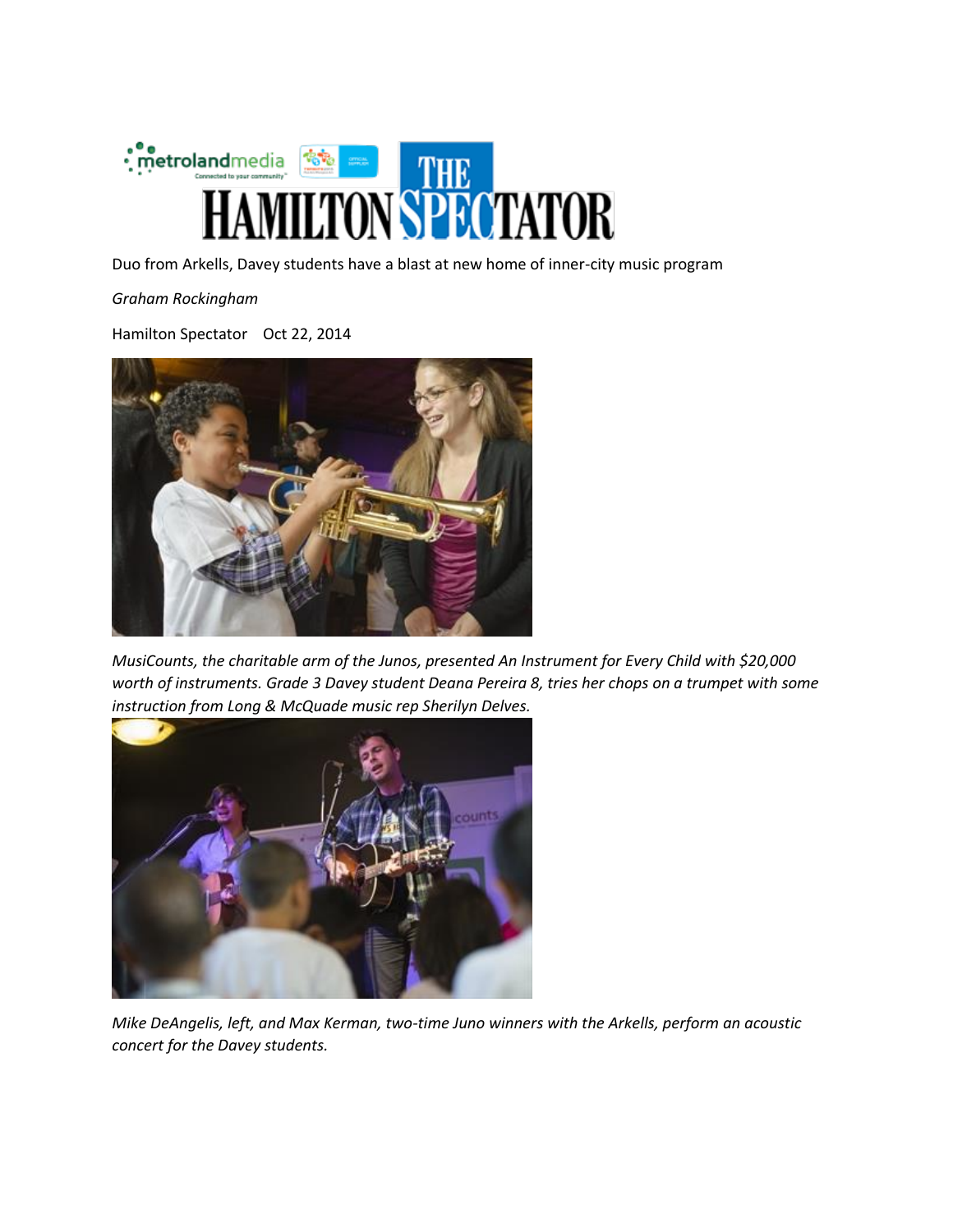About 30 students from Dr. Edgar Davey Elementary School got to be the first to try out \$20,000 worth of new donated fiddles, ukuleles, drums and keyboards at the new home of An Instrument for Every Child (AIFEC).

But first, they got a free guitar lesson from Max Kerman of the Arkells, who stopped by on Tuesday with bandmate Mike DeAngelis to show the Hamilton rock band's support for the inner-city music instruction program.

"The great thing about music, especially when you're starting out, is that you can learn a song pretty quick," Kerman told the children from the stage of the Gasworks, a new venue on Park Street North that also provides a home for AIFEC.

"See, watch," he said as he carefully strummed "Shake It Off" by Taylor Swift. "It's only three little notes and you can play them."

The instruments, which the children banged away on after a brief concert by Kerman and DeAngelis, were donated by MusiCounts, the charitable wing of the Juno Awards. This was done through a cash grant from TD Bank's community music grants program.

The instruments will be distributed to Dr. Davey and seven other schools served by AIFEC.

"This is the best part of my job," beamed Allan Reid, president of the Canadian Academy of Recording Arts and Science, which sponsors the Juno Awards. "We help keep music alive and in the community by putting instruments into the hands of children."

Reid told got a round of applause when he informed his young audience that the Juno Awards will be held in Hamilton on March 15.

Also receiving a \$20,000 MusiCounts/TD grant for instruments was Culture for Kids in the Arts, a music program run by the Hamilton Conservatory for the Arts. The program works out of 15 locations in the Hamilton-Burlington area.

"We've always had problems transporting the instruments to the sites," said HCA artistic director Vitek Wincza. "Now each site will have their own instruments. It's going to have a huge effect."

Before the formal presentations got underway, Deana Pereira, an 8-year-old Grade 3 student at Dr. Davey, got involved with a shiny trumpet at the brass table of the AIFEC "petting zoo."

Pereira picked it up, put it to her lips and gave the trumpet a prolonged blast.

She was shocked by the sonic vibration. "My lips are shaking," she exclaimed.

An Instrument for Every Child, founded by local musician Astrid Hepner, has been bringing musical instruments and instructors to inner city elementary schools since 2009 and serves more than 400 students.

The program moved into the Gasworks this summer with the help of the John and Ellie Voortman Foundation, which bought the building earlier this year.

"We like to say that music is food for a child's soul," Hepner said.